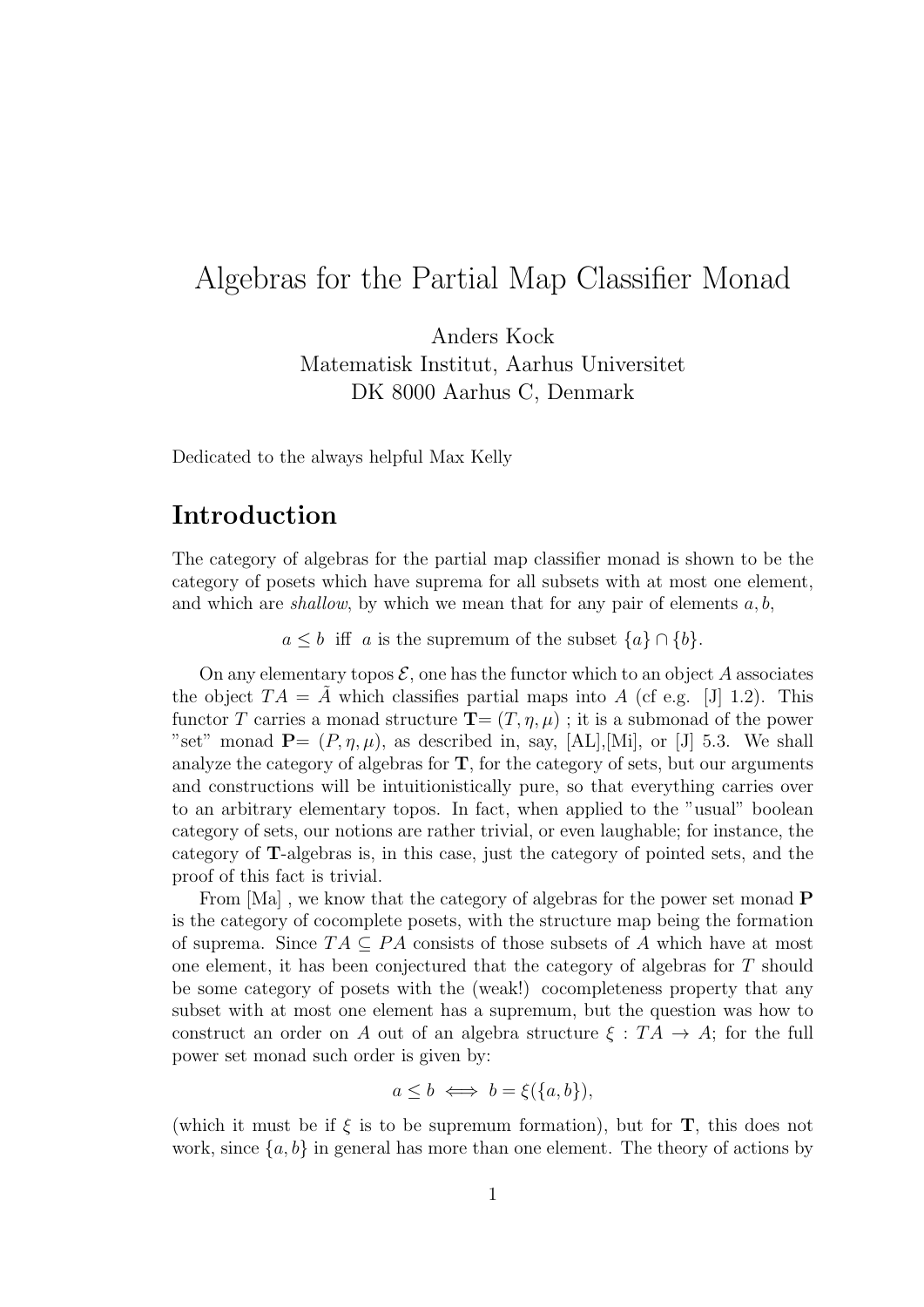the subobject classifier  $\Omega$ , developed in Section 2, is going to give us the desired order.

This theory of  $\Omega$ -actions may have some independent interest. In fact, the main technical theorem is Theorem 2.3, where we derive a shallow ordering out of any "admissible" Ω-action; the result about the category of T- algebras is really a corollary, and appears as Theorem 5.3. A final paragraph deals with the question of products of families of weakly cocomplete posets. A preliminary version, containing Theorem 5.3, but Theorem 2.3 only in implicit form, appeared as  $[K]$ ; we should warn the readers of  $[K]$  that we use the words 'subsingleton' and 'shallow' in a slightly different sense here. I would like to thank Michel Thiebaud, Jørn Schmidt, and Wesley Phoa for stimulating discussions leading to the preliminary version; in particular, Wesley Phoa called my attention to actions of  $\Omega$  on partial map classifiers, an issue which had been discussed in correspondence between him and Dana Scott in the context of effective domains. And I would like to thank Reinhard Börger and Bill Lawvere for interest and comments that were valuable for the present expanded version.

## 1 Some order theoretic notions

A set U with at most one element is called a *subterminal* set, because having at most one element is equivalent to the unique map  $U \rightarrow 1$  being monic. This property may also be described:

$$
\forall x, y \in U : x = y.
$$

A subset  $U \subseteq A$  of a set A is called a *subsingleton* if there exists some  $a \in A$  with  $U \subseteq \{a\},\$ 

$$
\exists a \in A \; \forall x \in U: \; x = a.
$$

This clearly implies that  $U$  is subterminal. (Some sets have the "flabbyness" property that subterminal subsets of it are subsingletons ; but for instance the empty set does not.)

A subset U of a partially ordered set A is called *bounded* if there exists some upper bound for it. Clearly subsingleton subsets of an ordered set are bounded; subterminal subsets need not be (again look at the empty subset of the empty set). A partially ordered set $(A, \leq)$  will be called *subterminal cocomplete*, respectively subsingleton cocomplete, respectively bounded-cocomplete) if every subterminal (respectively subsingleton, respectively bounded) subset  $U \subseteq A$  has a supremum. Since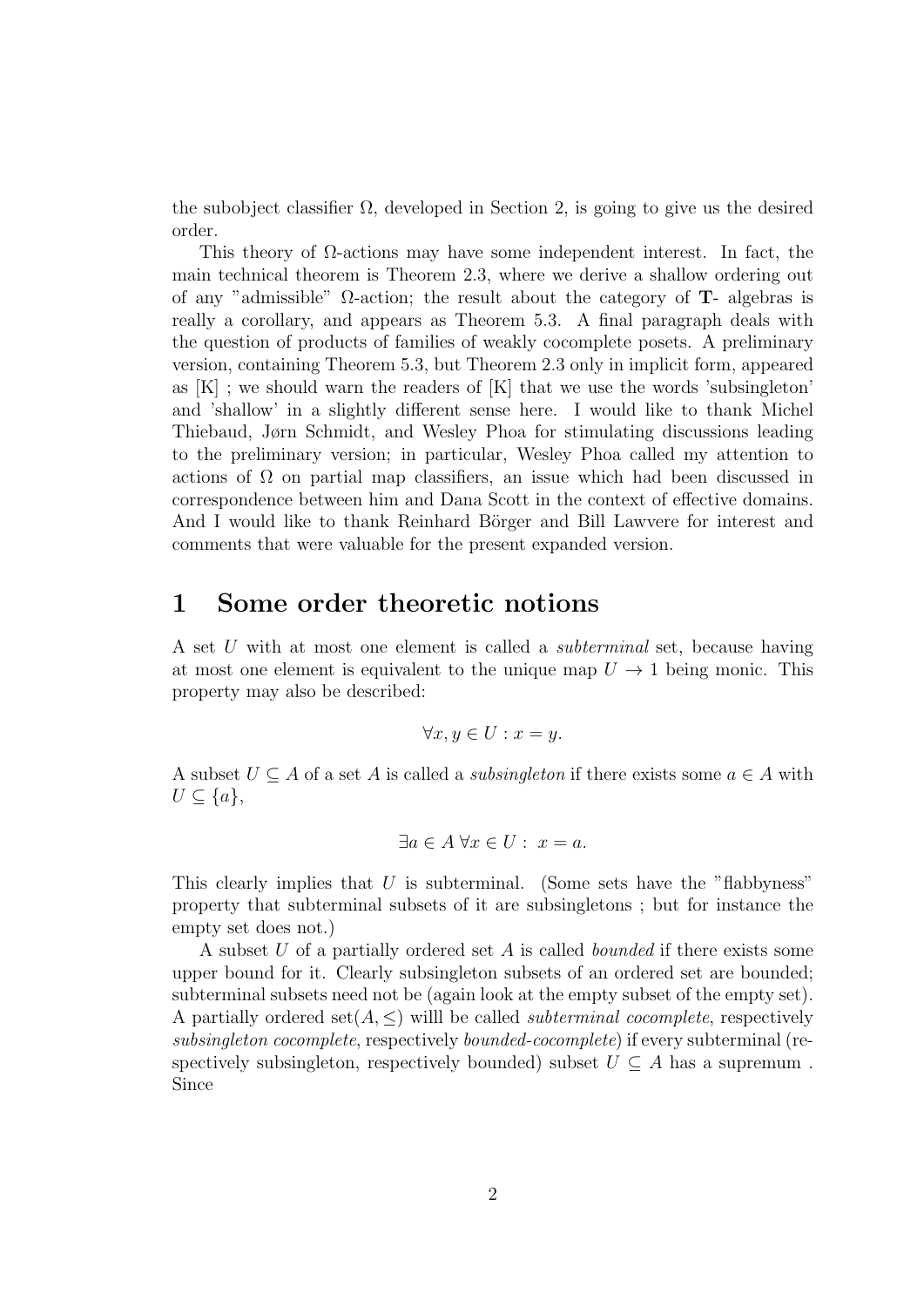

the corresponding cocompleteness notions for a poset  $(A, \leq)$  relate the opposite way; so that subsingleton cocompletenes (s.s cocompleteness, for short) is the weakest among those considered. The most important for the present purpose is the subterminal-cocompleteness, for which we also use the word weak cocompleteness. An order preserving map between s.s. cocomplete posets will be called s.s. cocontinuous if it preserves suprema of s.s. subsets, and similarly for the other notions. Note that the empty set is s.s. cocomplete but not weakly cocomplete. We may remark without proof that s.s. cocompleteness for a poset  $A$  is equivalent to A being a tensored  $\Omega$ -enriched category, cf. [Ke] for this notion.

For an s.s. cocomplete poset, the supremum in the following definition is apriori known to exist, but the definition makes sense for any poset:

### **Definition 1.1** A poset  $(A, \leq)$  is shallow if for any  $a, b \in A$

$$
a \leq b
$$
 iff  $a = \sup\{x \mid x = b \land a = b\}.$ 

Note that the set over which we are forming supremum here is a subsingleton, and it can be written in various ways:

$$
\{x \mid x = b \text{ and } a = b\}
$$

$$
= \{x \mid x = a \text{ and } a = b\}
$$

$$
= \{x \mid x = a \text{ and } x = b\} = \{a\} \cap \{b\}.
$$

Leaving the intuitionistic purity aside for a moment, a weakly cocomplete poset is just a poset with a bottom element ⊥, namely the supremum of the empty subset, which is the only subterminal subset which is not a singleton. Among the posets with bottom, the shallow ones are characterized by

$$
a \leq b
$$
 iff  $(a = b$  or  $a = \perp)$ ,

so they look like



i.e. the bottom is not deep, whence the name "shallow". The word "flat domain" has also been used for such posets, in the boolean case.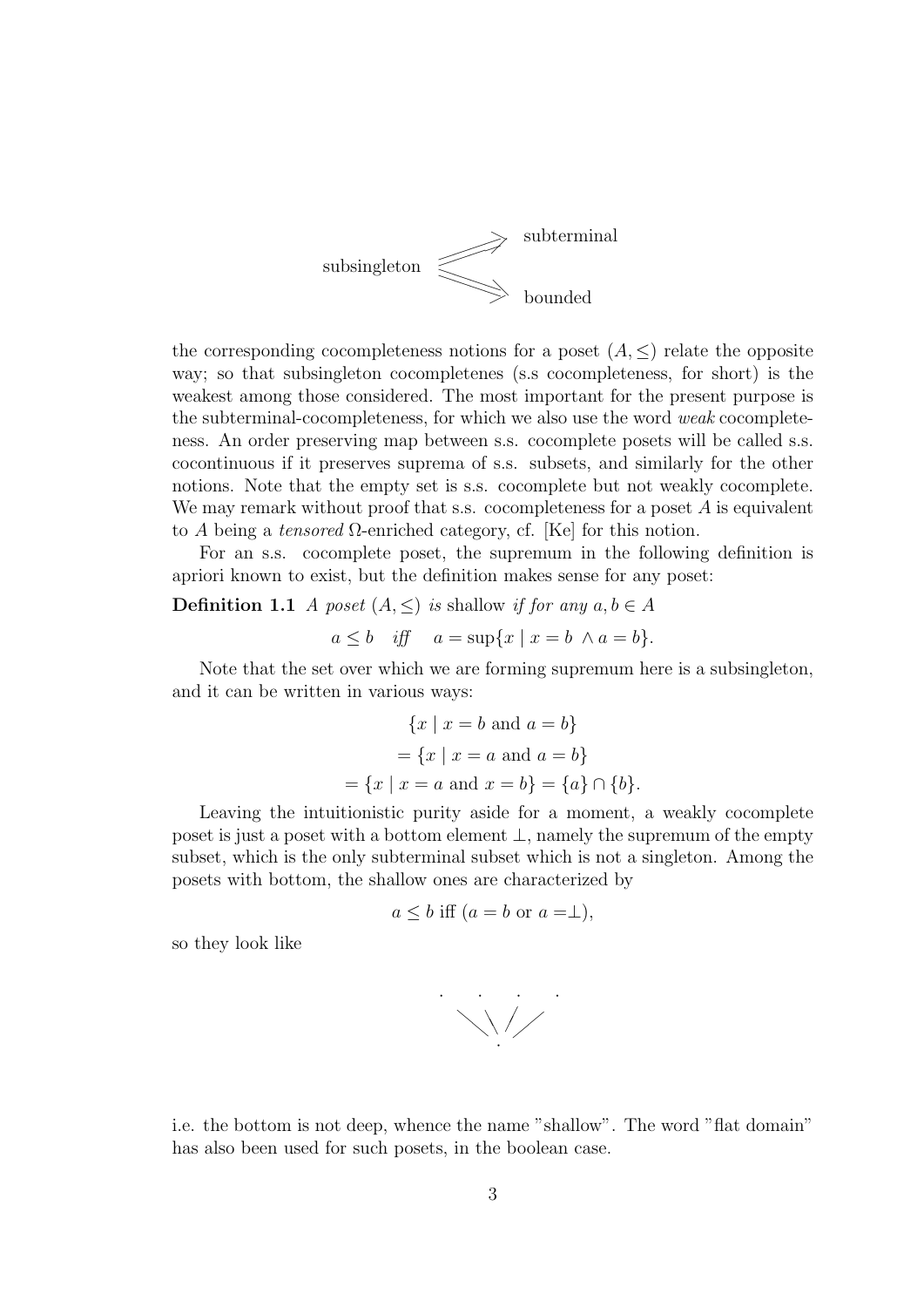## 2 Order derived from Ω–actions

We consider the set  $\Omega$  of truth values ( $\Omega$  = the subobject classifier). It is a monoid under conjunction  $\wedge$ , with the truth value 'true' as unit. Also,  $\Omega$  carries a natural partial order,  $a \leq b$  iff  $a \wedge b = a$ .

**Definition 2.1** An action by the monoid  $\Omega$  on a set A is called admissible if for all  $a, b \in A$ ,

$$
[a = b] \cdot a = [a = b] \cdot b,\tag{1}
$$

where  $[a = b]$  is the truth value of the statement  $a = b$ .

(Generally, we let the symbol  $'$  [ ... ]' mean 'truth value of'.)

**Lemma 2.2** Given an admissible  $\Omega$ -action on a set A, and let  $a, b \in A$ . Then the following three conditions are equivalent

$$
a = [a = b] \cdot a \tag{2}
$$

$$
a = [a = b] \cdot b \tag{3}
$$

$$
a = \lambda \cdot b \text{ for some } \lambda \in \Omega. \tag{4}
$$

Proof. (2) and (3) are equivalent, by the admissibility assumption. Clearly (3) implies (4). Assume (4). To prove (2) means to prove the first equality sign in (5)

$$
\lambda \cdot b = [\lambda \cdot b = b] \cdot \lambda \cdot b = ([\lambda \cdot b = b] \wedge \lambda) \cdot b \tag{5}
$$

(the second follows by associativity of the action). But we have  $\lambda \leq [\lambda \cdot b = b]$ ; for, if  $\lambda$ , then  $\lambda \cdot b = b$ , since true  $\cdot b = b$ . So  $[\lambda \cdot b = b] \wedge \lambda = \lambda$ , and thus the right hand side in (5) equals  $\lambda \cdot b$ .

**Theorem 2.3** 1-168/768 21Given an admissible  $\Omega$ -action on a set A. For a, b  $\in$ A, write  $a \leq b$  if the equivalent conditions in Lemma 2.2 hold. Then

1) The binary relation  $\leq$  thus defined makes A into a shallow partial order;

2) the action  $\Omega \times A \rightarrow A$  is order preserving in each variable separately;

3) for each  $a \in A$ , we have an adjointness

 $\Omega \Rightarrow A : -a \dashv [a \leq -];$ 

4) A is conditionally cocomplete, with

$$
\sup U = [b \in U] \cdot b
$$

for any bounded set U, and any bound b for it.

5) For each  $a \in A$ , the poset  $\downarrow a$  of elements below a is a frame, *isomorphic to a quotient frame of*  $\Omega$ .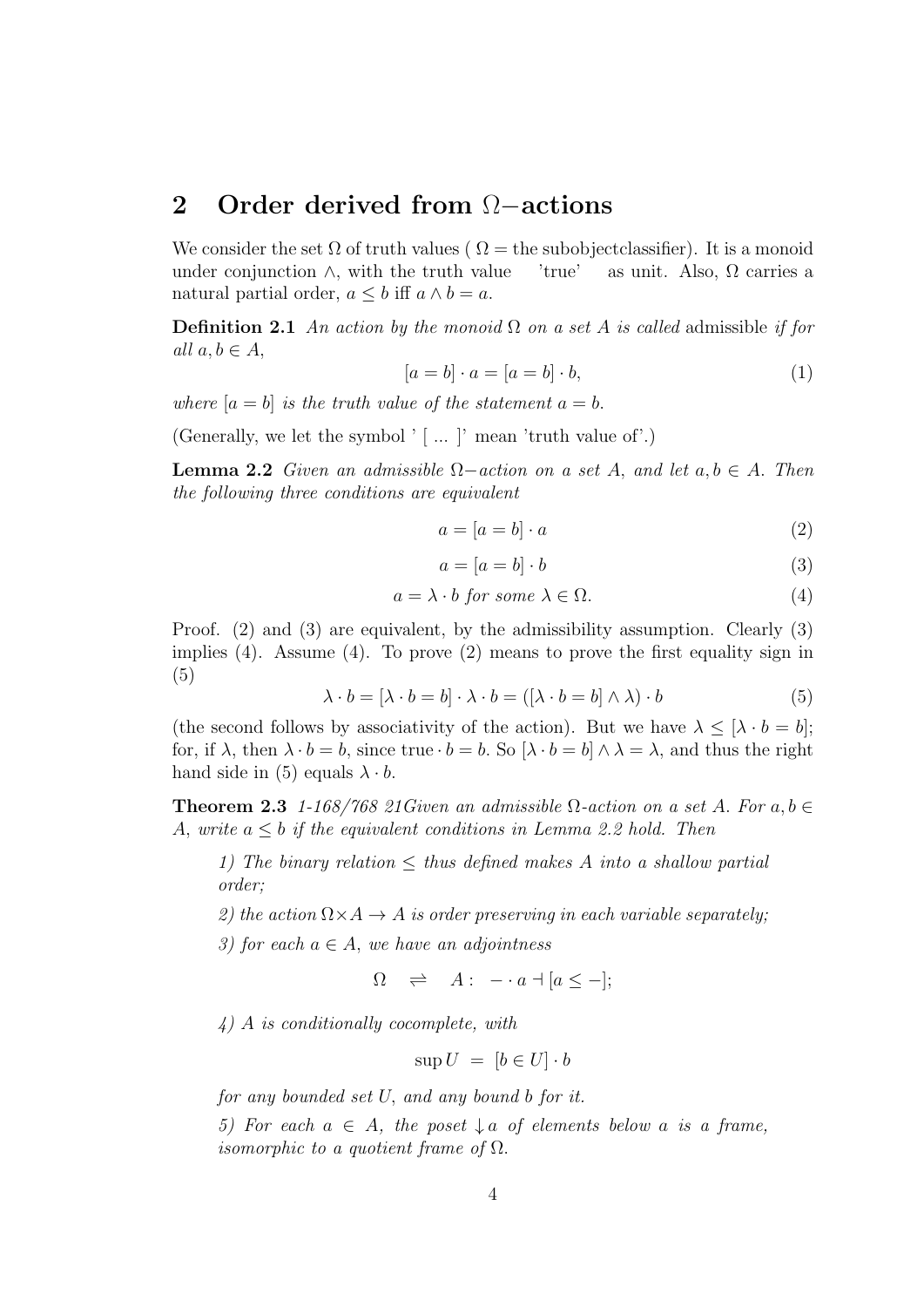(In 2)-5), the notions refer to the order  $\leq$  given in 1).)

Proof. We use the criterion (4) in Lemma 2.2 for almost all the arguments. To prove 1): Since true  $\cdot a = a, a \le a$ , proving reflexivity. To prove transitivity, assume  $a \leq b$  and  $b \leq c$ , so  $a = \lambda \cdot b$  and  $b = \mu \cdot c$ , for suitable  $\lambda, \mu \in \Omega$ . So

$$
a = \lambda \cdot b = \lambda \cdot (\mu \cdot c) = (\lambda \wedge \mu) \cdot c,
$$

so  $a \leq c$ . Finally, to prove antisymmetry, let  $a \leq b$  and  $b \leq a$ , so  $a = \lambda \cdot b$  and  $b = \mu \cdot a$ . Then

$$
\lambda \cdot a = \lambda \cdot (\lambda \cdot b) = (\lambda \wedge \lambda) \cdot b = \lambda \cdot b = a \tag{6}
$$

so

$$
b = \mu \cdot a = \mu \cdot \lambda \cdot a
$$
  
=  $(\mu \wedge \lambda) \cdot a = \lambda \cdot \mu \cdot a = \lambda \cdot b = a$ ,

using associativity of the action, and commutativity of  $\wedge$ . This proves 1), except for shallowness, which will be proved together with 4) below. 2) If  $\lambda \leq \mu$ , then  $\lambda = \lambda \wedge \mu$ , and so

$$
\lambda \cdot a = (\lambda \wedge \mu) \cdot a = \lambda \cdot (\mu \cdot a) \leq \mu \cdot a.
$$

If  $a \leq b$ ,  $a = \mu \cdot b$  for some  $\mu$ , and so

$$
\lambda \cdot a = \lambda \cdot \mu \cdot b = \mu \cdot (\lambda \cdot b) \le \lambda \cdot b.
$$

Before proving the adjointness assertion, we prove

**Lemma 2.4** The partial order  $\leq$  on A has binary inf-formation given by

$$
a \wedge b := [a = b] \cdot a = [a = b] \cdot b,\tag{7}
$$

(the last equality by the admissibility assumption).

Proof. Clearly  $a \wedge b$  thus defined is  $\le a$  and  $\le b$  in virtue of the equations in (7), using (4). Conversely, if  $c \le a$  and  $c \le b$ 

$$
c = [a = c] \cdot c = [b = c] \cdot c
$$

by  $(2)$ , whence

$$
c = ([a = c] \land [b = c]) \cdot c
$$
  
= 
$$
([a = b] \land [a = c] \land [b = c]) \cdot c
$$
  

$$
\leq [a = b] \cdot c \leq [a = b] \cdot b = a \land b,
$$

using assertion 2) of the Theorem for the two inequality signs. This proves the Lemma.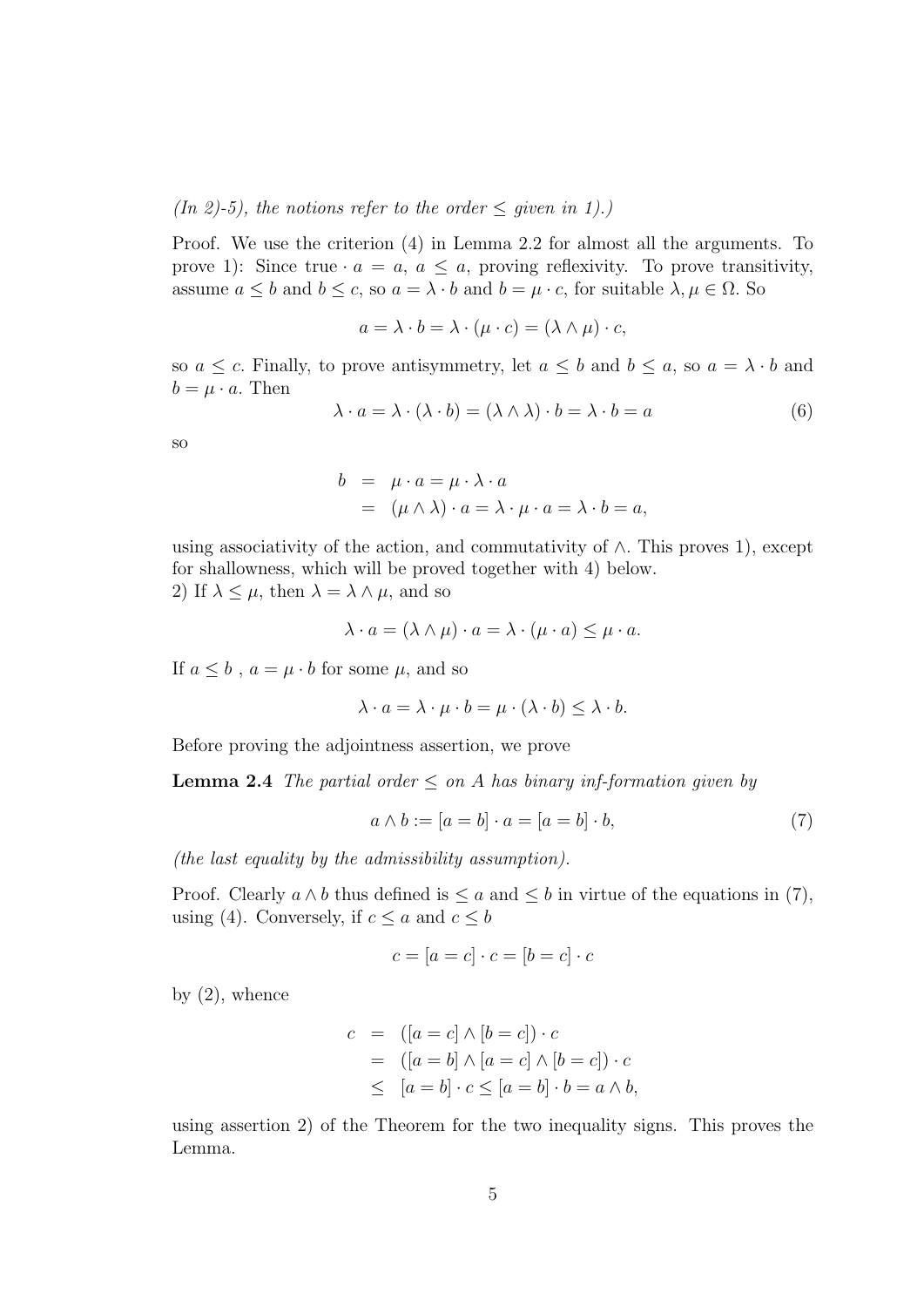3) Clearly  $[a \leq -] : A \to \Omega$  is order preserving, and  $-\cdot a : \Omega \to A$  is order preserving, by assertion 2) of the Theorem. We have, for  $\lambda \in \Omega$ ,

$$
\lambda \le [x \le \lambda \cdot x];\tag{8}
$$

for, if  $\lambda$ ,  $x = \lambda \cdot x$ , since  $x = \text{true} \cdot x$  (cf. the proof of Lemma 2.2). So if  $\lambda$ ,  $x \leq \lambda \cdot x$ , proving (8). To get the other inequality for adjointness, we use existence of binary infs, as asserted by Lemma 2.4; we have

$$
[x \le y] \cdot x = [(x \land y) = x] \cdot x
$$
  
= 
$$
[(x \land y) = x] \cdot (x \land y)
$$
 by admissibility  

$$
\leq [(x \land y) = x] \cdot y \leq y.
$$

4) Let U be bounded by b. To prove that  $[b \in U] \cdot b$  is  $\sup(U)$ , we first prove that it is an upper bound for U; so let  $a \in U$ . Then  $a = \lambda \cdot b$ , since  $a \leq b$  by assumption. We should prove  $a \leq [b \in U] \cdot b$ , or equivalently  $\lambda \cdot b \leq [b \in U] \cdot b$ . It suffices to prove  $\lambda \leq [b \in U]$ . But if  $\lambda, b = \lambda \cdot b = a \in U$ , so  $b \in U$ . Conversely, let c be an upper bound for U. To prove  $[b \in U] \cdot b \le c$ , it suffices by the adjointness (assertion 4)) to prove  $[b \in U] \leq [b \leq c]$ . But if  $b \in U$ ,  $b \leq c$ , since c was assumed to be a bound for U.

Shallowness of the order is now easy: for any  $a, b, \{a\} \cap \{b\}$  is bounded by a, so by  $4$ ,

$$
\sup(\{a\} \cap \{b\}) = [a \in \{a\} \cap \{b\}] \cdot a = [a = b] \cdot a
$$

which equals a iff  $a \leq b$ , by (2).

To prove the final assertion 5), we first prove that for fixed  $a \in A$ , the map  $- \cdot a : \Omega \to A$  preserves ∧. But

$$
(\lambda \cdot a) \wedge (\mu \cdot a) = [\lambda \cdot a = \mu \cdot a] \cdot \lambda \cdot a
$$
  
=  $[\lambda \cdot a = \mu \cdot a] \cdot^{\mu} \cdot a$   
=  $[\lambda \cdot a = \mu \cdot a] \cdot \lambda \cdot \mu \cdot a$ , (9)

the last equality since anything of the form  $\rho \cdot \lambda \cdot a$  is fixed by multiplication by  $\lambda$ , by the same argument as in (6). From (9) follows

$$
(\lambda \cdot a) \wedge (\mu \cdot a) \leq \lambda \cdot \mu \cdot a;
$$

the other inequality is obvious, so

$$
(\lambda \cdot a) \wedge (\mu \cdot a) = \lambda \cdot \mu \cdot a = (\lambda \wedge \mu) \cdot a
$$

Since  $\lambda \cdot a \leq a$ , it follows that  $-\cdot a : \Omega \to A$  factors through  $\downarrow a \subseteq A$ . As a map  $\Omega \to \downarrow a$ , it not only preserves  $\wedge$  (by the above), but also top element. Also, from assertion 3) in the Theorem, it follows that it has a right adjoint, namely the restriction of  $[a \leq -]$  to  $\downarrow a$ .. Hence it is a frame map; and it is surjective,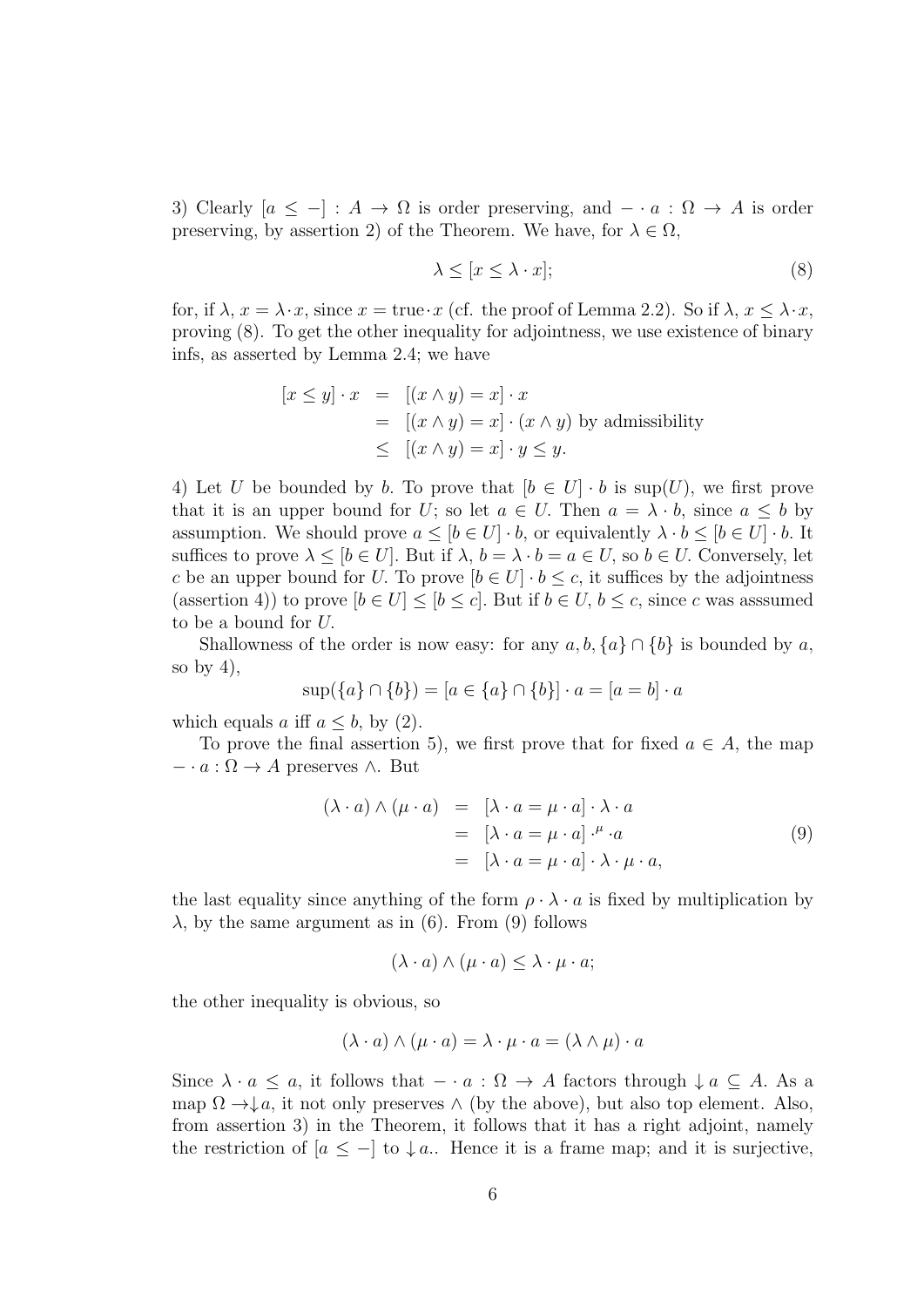by the criterion (4) for inequality. So it makes  $\downarrow a$  a quotient frame of  $\Omega$ . (The corresponding nucleus on  $\Omega$  evidently is the composite of the two adjoints in assertion 3).)

This proves the Theorem.\*\*\*\*

Let us apply the Theorem to the case of  $\Omega$  acting on itself. The derived order is then the natural one. From assertion 4), we then get the following, probably well known,

Corollary 2.5 Let  $U \subseteq \Omega$ . Then sup U exists and equals the truth value [true  $\in U$ .

# 3 Admissible Ω-actions derived from order

In the following, more than one partial order on the same set will be considered, prompting us to use the symbol  $\Box$  for one of these orders.

**Theorem 3.1** Let  $A, \subseteq$  be a poset which is subsingleton cocomplete. For  $\lambda \in \Omega$ and  $a \in A$ , we put

$$
\lambda \cdot a := \sup\{x \mid x = a \text{ and } \lambda\};\tag{10}
$$

this is a unitary and associative action by the monoid  $\Omega$ ,  $\wedge$ . It is admissible, and the partial order  $\leq$  derived from the action satisfies

$$
a \le b \ \ implies \ a \sqsubseteq b,\tag{11}
$$

i.e. is weaker than the original order.

Proof. (All suprema here are with respect to the order  $\subseteq$  .) We have

true 
$$
\cdot
$$
  $a = \sup\{x \mid x = a \text{ and true}\} = \sup\{a\} = a,$ 

proving that the action is unitary. To prove the associativity assertion,

$$
\lambda \cdot (\mu \cdot a) = \sup \{ x \mid x = \mu \cdot a \text{ and } \lambda \}
$$
  
= 
$$
\sup \{ x \mid x = \sup \{ y \mid y = a \text{ and } \mu \} \text{ and } \lambda \}
$$
  
= 
$$
\sup \{ y \mid y = a \text{ and } \mu \text{ and } \lambda \}
$$
  
= 
$$
\sup \{ y \mid y = a \text{ and } \lambda \wedge \mu \}
$$

by the standard rewriting of a sup of sups as a single sup. To prove the admissibility condition

$$
[a = b] \cdot a = [a = b] \cdot b,\tag{12}
$$

note that the two sides here are formed as suprema of the two sets

$$
\{x \mid x = a \text{ and } a = b\}, \text{ resp. } \{x \mid x = b \text{ and } a = b\},
$$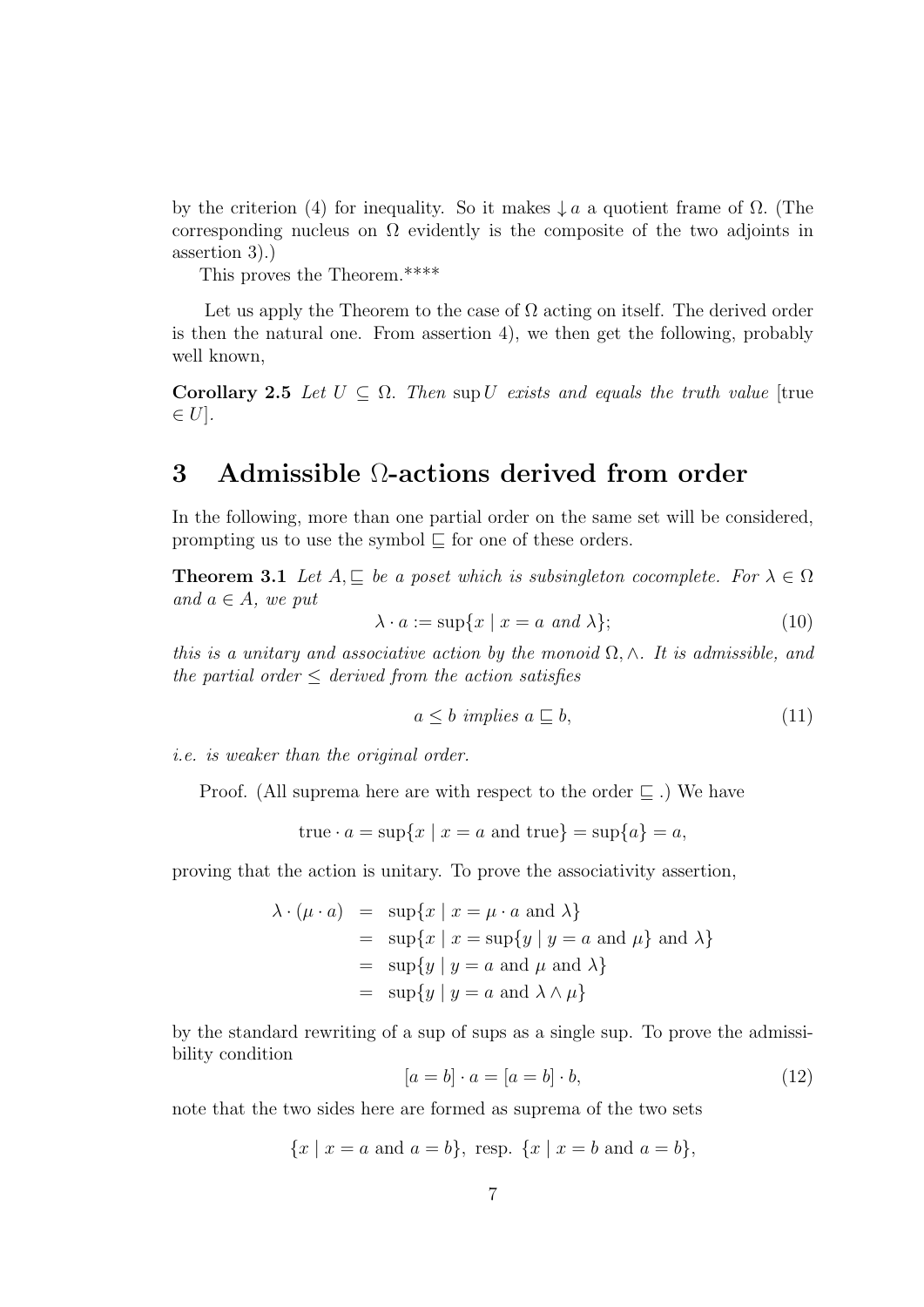but these two sets are equal, by transitive law for equality.

Finally, to prove (11), recall that  $a \leq b$  means that for some  $\lambda \in \Omega$ ,  $a = \lambda \cdot b$ , so

$$
a = \lambda \cdot b = \sup\{x = b \text{ and } \lambda\} \sqsubseteq \sup\{x \mid x = b\} = b,
$$

the inequality because we are forming supremum over a larger set.

Recall from Section 2 that the order derived from an admissible  $\Omega$  –action is always conditionally cocomplete. So whether or not  $A, \subseteq$  is conditionally cocomplete, it will be conditionally cocomplete in its new (weak) order ≤; furthermore

**Proposition 3.2** Let  $A \subseteq$  and  $A \leq$  be as in Theorem 3.1. The identity map on A defines a map

$$
(A, \leq) \longrightarrow (A, \sqsubseteq) \tag{13}
$$

(order preserving by  $(11)$ ), which is conditionally cocontinuous. In particular, the  $\Omega$ -actions derived from  $\leq$  and  $\sqsubseteq$  agree.

Proof. Let  $U \subseteq A$  be bounded, by  $b \in A$ , say, w.r.to the order  $\leq$ . Then by Theorem 2.3, 4),

$$
\sup_{\le} (U) = [b \in U] \cdot b
$$
\n
$$
= \sup_{\sqsubseteq} \{x \mid x = b \text{ and } b \in U\}
$$
\n
$$
\sqsubseteq \sup_{\sqsubseteq} \{x \mid x \in U\}.
$$
\n
$$
= \sup_{\sqsubseteq} (U)
$$

The other inequality is clear, just because we are considering an order preserving map (12). The last assertion follows because the  $\lambda \cdot a'$ s for the two actions are defined by suprema, for the two orders, of  $\{x \mid x = a \text{ and } \lambda\}$ , but a set of this form is bounded (by  $a$ ) in whatever order, so the suprema, for the two orders, of this set agree, by the first assertion of the Proposition.

Proposition 3.3 Among all orders on A which are subsingleton cocomplete, and which induce a given  $\Omega$ –action on A, there is a weakest one; and it is shallow, in fact the only shallow one among this class of orders.

Proof. The weak order  $≤$  induced by the  $Ω$ -action is weaker than the others, by (11), and is shallow, by Theorem 2.3. If a shallow order  $\Box$  is subsingleton cocomplete, and induces the given action,

 $a \sqsubseteq b$ 

iff

$$
a = \sup\{x \mid x = b \text{ and } a = b\} = [a = b] \cdot b
$$

iff

 $a \leq b$ .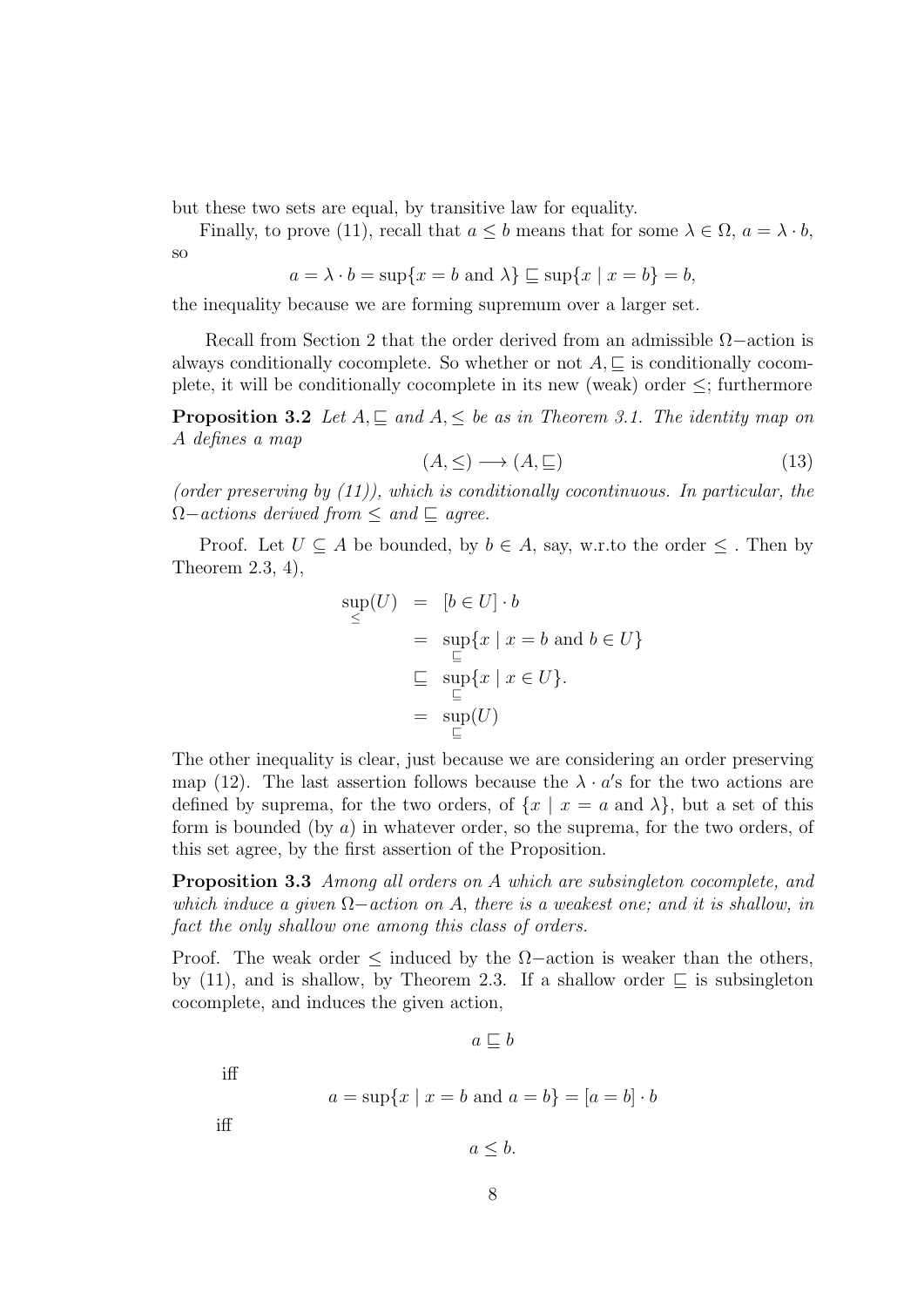# 4 Admissible Ω-actions derived from T-algebra structures

In this paragraph,  $\mathbf{T}=(T, \eta, \mu)$  denotes the partial map classifier monad discussed in the introduction. We have

 $T1 = P1 = \Omega =$  set of truth values.

The monoid structure  $\wedge$  on this set may be understood in a more sophisticated manner: the monad  $T$  is a monoidal monad, in fact a sub-monoidal-monad of the power set monad, whose monoidal structure  $\psi: PA \times PB \longrightarrow P(A \times B)$  is described by  $\psi(X, Y) = X \times Y \subseteq A \times B$ , as in [K1]; the same description yields  $\psi: T A \times T B \longrightarrow T(A \times B)$ . Since **T** is a monoidal monad, T1 acquires a monoid structure

$$
\psi_{1,1}: T1 \times T1 \longrightarrow T(1 \times 1) \cong T1,
$$

which is just the  $\wedge$  on  $\Omega$ . More generally, the monoid  $\Omega = T1$  acts on any  $TA$ 

$$
\psi_{1,A} : \Omega \times TA = T1 \times TA \longrightarrow T(1 \times A) \cong TA. \tag{14}
$$

The action of  $\Omega = T1$  on any TA may be described set theoretically by

$$
\lambda \cdot X = \{ a \mid a \in X \text{ and } \lambda \},\tag{15}
$$

(for  $X \subseteq A$  a subterminal subobject). If  $f : A \longrightarrow B$ ,  $Tf : TA \longrightarrow TB$  will preserve the  $\Omega$ -action.

Now let  $\alpha : TA \longrightarrow A$  be a **T**-algebra structure on A. Then we provide A with an  $\Omega$ –action by posing, for  $\lambda \in \Omega$ ,  $x \in A$ 

$$
\lambda \cdot x := \alpha(\lambda \cdot \{x\}),
$$

where  $\lambda \cdot \{x\}$  is the action by  $\Omega$  on TA given by (14) or (15). Let us for the moment call this the *structure induced* action on the algebra  $(A, \alpha)$ . The question arises whether the structure induced action on a (free) algebra  $(TA, \mu_A)$  equals the action given by (14) or (15). The answer is yes: it amounts to proving that for any subterminal subset  $X \subseteq A$ ,

$$
\{x \mid x \in X \text{ and } \lambda\} = \bigcup \{Y \mid Y = X \text{ and } \lambda\}
$$

(the right hand side being the one induced by the structure  $\mu_A$ , since  $\mu$  is just union formation). If x belongs to the left hand side,  $X = \{x\}$  (since X is subterminal), and  $\lambda$ ; so  $\{x\}$  appears as a Y participating in the union on the right, hence x belongs to the union. Conversely, if x belongs to the union, we have for some subterminal Y that  $x \in Y$  and  $Y = X$  and  $\lambda$ . So  $x \in X$  and  $\lambda$ , proving that x belongs to the left hand side.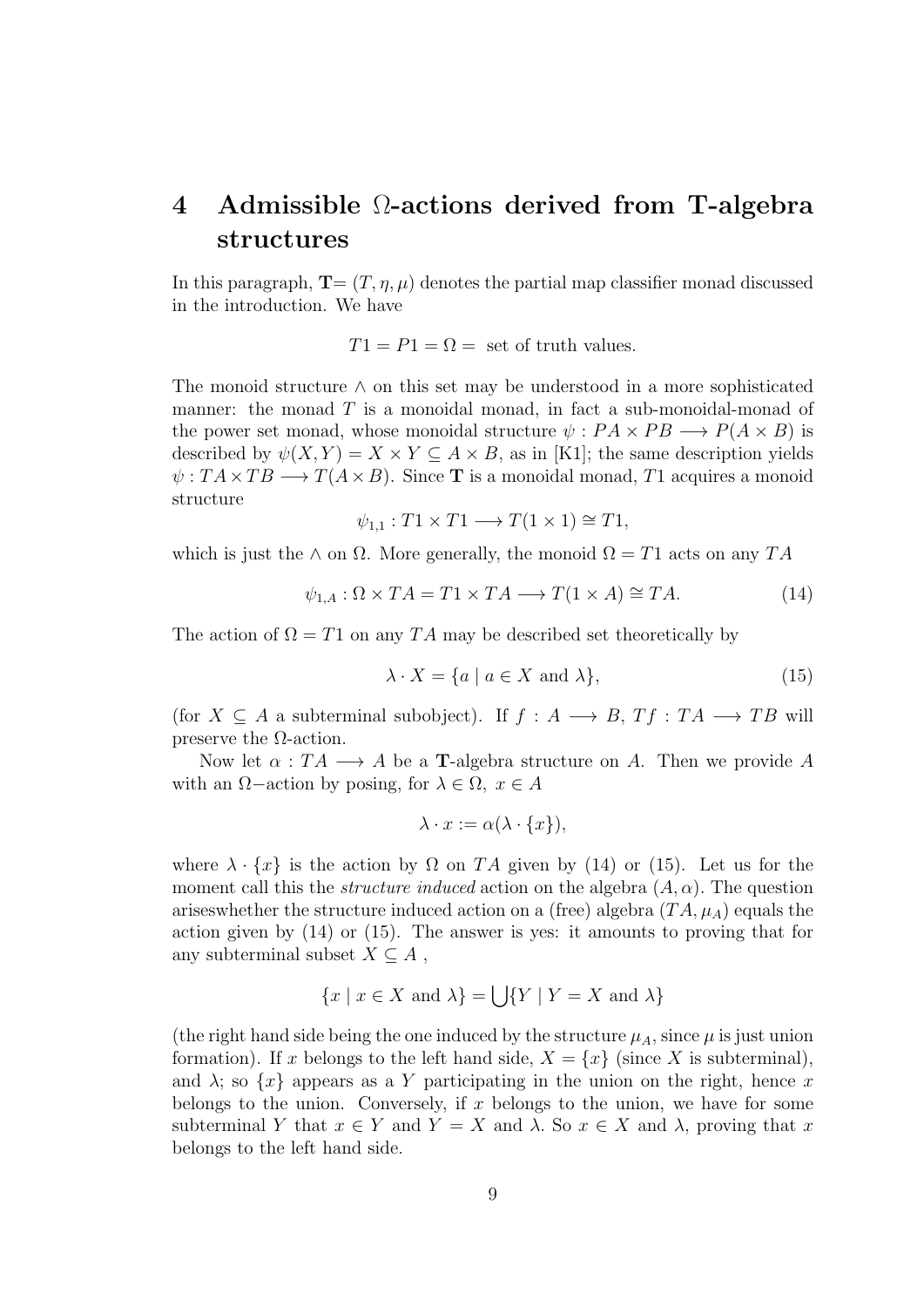It is easy to prove that any **T**-algebra homomorphism  $f : (A, \alpha) \to (B, \beta)$ preserves the structure-induced  $\Omega$ -actions: for  $x \in A$ ,

$$
f(\lambda \cdot x) = f(\alpha(\lambda \cdot \{x\})) = \beta(Tf(\lambda \cdot \{x\}))
$$
  
=  $\beta(\lambda \cdot Tf(\{x\}))$  since Tf preserves action  
=  $\beta(\lambda \cdot \{f(x)\})$   
=  $\lambda \cdot f(x)$ .

Since  $\alpha: TA \to A$  is a T-algebra homomorphism  $(TA, \mu_A) \to (A, \alpha)$ , it follows that it preserves  $\Omega$ -action, and since  $\alpha$  is a (split) surjection and the  $\Omega$ -action on TA is an associative and unitary action by the monoid  $(\Omega, \wedge)$ , it follows that the  $\Omega$ -action on  $\Lambda$  is likewise associative and unitary.

Thus we have proved the first two assertions in

**Proposition 4.1** For any T-algebra  $(A, \alpha)$ ,  $(14)$  or  $(15)$  defines an associative and unitary action by  $(\Omega, \wedge)$  on A. Any **T**-algebra homomorphism commutes with such actions. And such actions are admissible in the sense of Definition 2.1.

Proof of the last assertion. Let  $a, b \in A$ . We have

$$
[a = b] \cdot \{a\} = \{x \mid x = a \text{ and } a = b\}
$$
  
= 
$$
\{x \mid x = b \text{ and } a = b\}
$$
  
= 
$$
[a = b] \cdot \{b\}.
$$

Applying  $\alpha$  to this equation yields  $[a = b] \cdot a = [a = b] \cdot b$ , as desired.

With the Ω-action thus defined, the theory developed in Section2 furnishes the underlying set A of any **T**-algebra  $(A, \alpha)$  with a partial order  $\leq$ , which is conditionally cocomplete and shallow. Explicitly,

$$
a \le b \text{ iff } a = \alpha(\{x \mid x = b \text{ and } \lambda\})\tag{16}
$$

for some  $\lambda \in \Omega$ . But the order (16) is in fact also weakly cocomplete with  $\alpha$  as sup-formation:

**Theorem 4.2** Let  $(A, \alpha)$  be a **T**-algebra. Let  $X \subseteq A$  bea subterminal subset with  $\alpha(X) = x$ . Then  $x = \sup X$  with respect to the order  $\leq$  described by (16). In particular,  $(A, \leq)$  is weakly cocomplete.

Proof. We first prove that

$$
[x \in X] \cdot x = x \tag{17}
$$

by proving the following equality of subsets of A

$$
[x \in X] \cdot \{x\} = X,\tag{18}
$$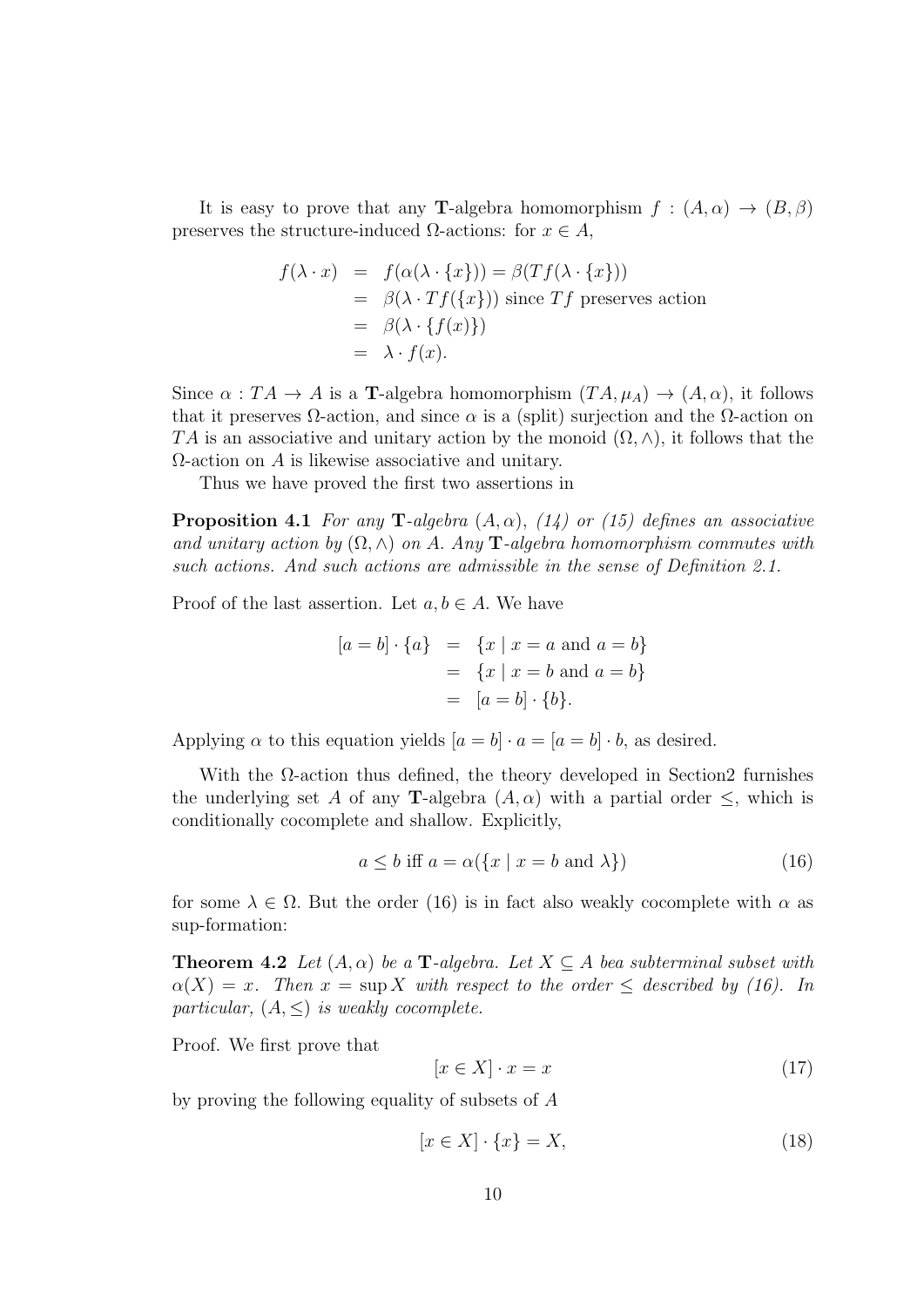from which (17) follows by applying  $\alpha$  (which commutes with action). To see (18), let  $y \in [x \in X] \cdot \{x\}$ . This means that  $x \in X$  and  $y \in \{x\}$ , so  $y = x \in X$ , so  $y \in X$ . Conversely let  $y \in X$ . Then  $X = \{y\} = \eta(y)$ , (since X is subterminal), so  $\alpha(X) = y$ , so  $x = y$ . So  $y \in \{x\}$  and  $x \in X$ . This means  $y \in [x \in X] \cdot \{x\}$ .

From (17), we can prove the Theorem. Let  $y \in X$ . Then  $X = \{y\}$ , whence (as above)  $x = y$ , whence  $y \leq x$ , so x is a bound for X. Conversely, suppose z is a bound for X. Then  $[x \in X] \leq [x \leq z]$ . Since the action is order preserving in the first variable (Theorem 2.3),  $[x \in X] \cdot x \leq [x \leq z] \cdot x \leq z$ , the last inequality by the back adjunction for the adjointness of Theorem 2.3, 3).

The Theorem is proved.

**Proposition 4.3** Let A be the underlying set of a  $\mathbf{T}$ -algebra. Then A is flabby, in the sense that every subterminal subset of it is a subsingleton.

Proof. Let X be a subterminal subset; its supremum x exists by the theorem. In the proof of the theorem, we observed that if  $y \in X$ , then  $y = x$ ; hence  $X \subseteq \{x\}$ , so  $X$  is a subsingleton.

**Remark 4.4** There is a rather evident converse of the Theorem. If  $(A, \subseteq)$  is a weakly cocomplete poset, supremum formation for subterminals provides a map

$$
sup: TA \longrightarrow A;
$$

this map is a T-algebra structure on A. The order  $\leq$  on A induced from the Talgebra structure (via the  $\Omega$ -action) is weaker than the original order, by Proposition 3.3, since it has the same supremum formation for subterminals, hence the same  $\Omega$ -action, as the given order  $\Box$ . Also,  $\leq$  is shallow, by Theorem 2.3 (1). So if the original order  $\subseteq$  is shallow as well, it agrees with  $\leq$ , by Proposition 3.3.

This and related results will be formulated in functorial terms in the following section.

## 5 Functorality, and fullness of the functors

We first argue that the construction of Section 2 defines a functor (which preserves underlying sets)

Admissible 
$$
\Omega
$$
-actions  $\longrightarrow$  Subsingleton cocomplete posets; (19)

the morphisms of the two categories here are, respectively, action preserving maps, and order preserving maps which preserve suprema of subsingleton subsets ('s.s. cocontinuous maps'). If  $f : A \rightarrow B$  is action preserving, it is immediate from the characterization (4) of the constructed order relation  $\leq$  that f is order preserving.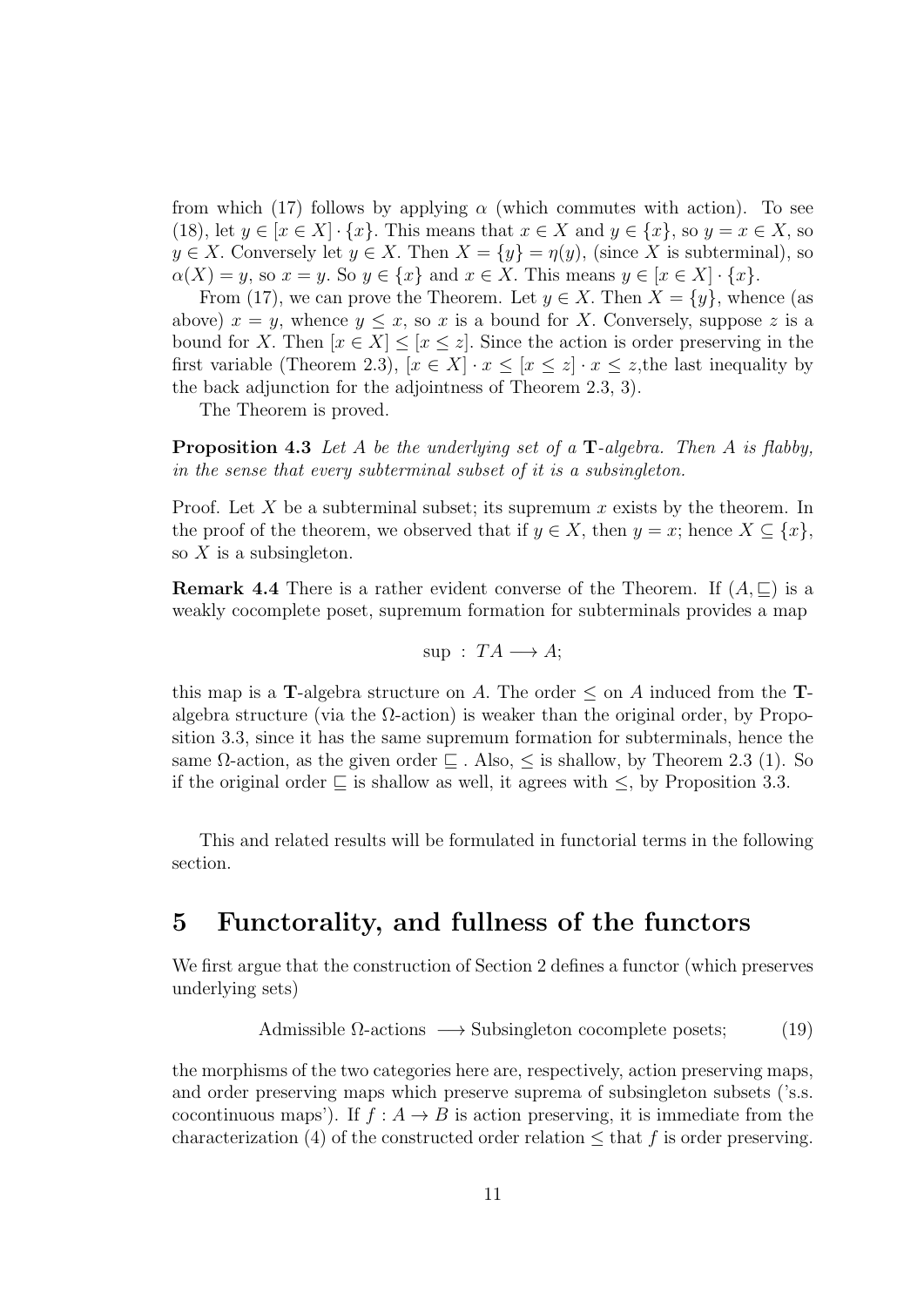Also, if U is a subsingleton subset of A, say  $U \subseteq \{a\}$ , then U is bounded by a and  $f(U)$  by  $f(a)$ , so by Theorem 2.3 (4),

$$
\sup U = [a \in U] \cdot a \text{ and } \sup f(U) = [f(a) \in f(U)] \cdot f(a),
$$

so that

$$
f \sup U = f([a \in U] \cdot a) = [a \in U] \cdot f(a) \leq [f(a) \in f(U)] \cdot f(a),
$$

using  $[a \in U] \leq [f(a) \in f(U)]$ , so that  $f(\sup U) \leq \sup f(U)$ . The other inequality is obvious. So  $f$  is s.s. cocontinuous, and we have a functor  $(19)$ .

Proposition 5.1 The functor (19) is full and faithful.

Proof. It is faithful because it preserves underlying sets. To see that it is full, let  $f : (A, \leq) \to (B, \leq)$  be s.s. cocontinuous, where the orders  $\leq$  on A and B are derived from an admissible  $\Omega$ -action. For  $\lambda \in \Omega$ ,  $a \in A$ , we have, by Theorem 2.3 4), applied to the subsingleton  $U := \lambda \cdot \{a\} \subseteq \{a\}$ :

$$
\sup(\lambda \cdot \{a\}) = [a \in \lambda \cdot \{a\}] \cdot a = \lambda \cdot a,\tag{20}
$$

so

$$
f(\lambda \cdot a) = f(\sup(\lambda \cdot \{a\}) = \sup(f(\lambda \cdot \{a\})),
$$

but since  $f(\lambda \cdot \{a\}) = \lambda \cdot \{f(a)\},\$ 

$$
\sup(f(\lambda \cdot \{a\}) = \sup(\lambda \cdot \{f(a)\} = \lambda \cdot f(a),
$$

the last equality in analogy with  $(20)$ . This proves that f commutes with action.

The construction of Section 3 defines a functor, likewise preserving underlying sets, in the opposite direction of (19) (and which is actually left inverse of (19)). It is again trivially faithful, but evidently not full: in the category of boolean sets, a map may preserve bottom element without being order preserving.

Next we consider the functorality of the constructions of Section 4. We remarked here that **T** -algebra homomorphisms are also homomorphisms of  $\Omega$ actions, so that we have a functor (preserving underlying sets)

$$
T-algebras \longrightarrow \Omega\text{-actions.} \tag{21}
$$

#### Proposition 5.2 The functor (21) is full and faithful.

Proof. 'Faithful' is again clear. To prove that it is full, let  $f : A \rightarrow B$  preserve the Ω-action defined by **T**-algebra structures  $\alpha$  and  $\beta$  on A and B, cf. (14) or (15). Then by  $(19)$  f is s.s.cocontinuous for the order derived from the action. Since subterminals in  $A$  and  $B$  are subsingletons, by Proposition 3.3, it follows that f is weakly cocontinuous; but by Theorem 4.2,  $\alpha$  and  $\beta$  agree with supremum formation for subterminal subsets, so  $f$  is an algebra homomorphism.

The results proved so far can be put together in a main theorem: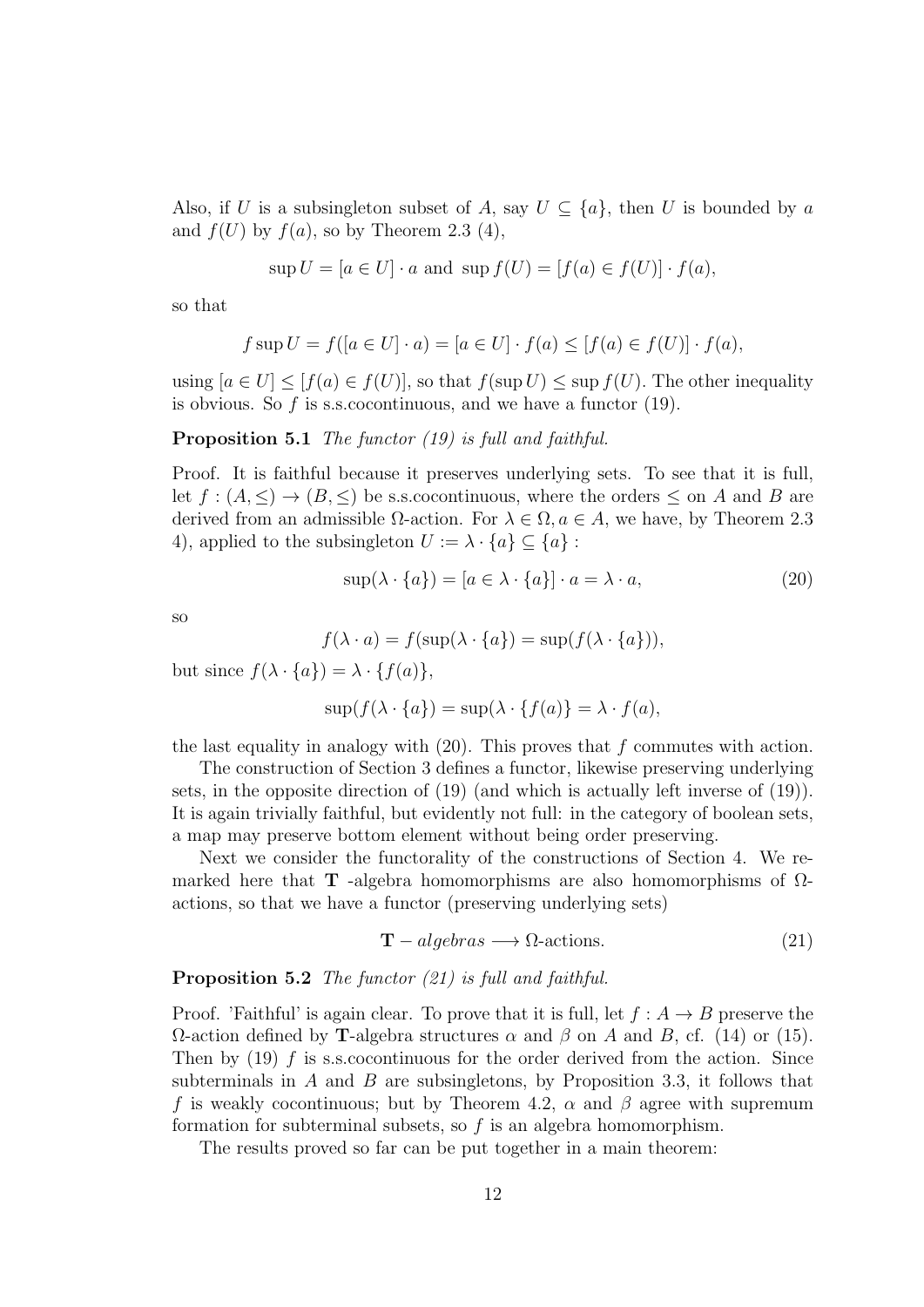Theorem 5.3 The category of T-algebras is equivalent to the full subcategory of the category of weakly cocomplete posets consisiting of those that are furthermore shallow. The equivalence preserves underlying sets.

Proof. The full and faithful functors of (21) and (19) combine to give a full and faithful

 $T$  – algebras  $\longrightarrow$  Admissible  $\Omega$ -actions  $\longrightarrow$  S.s.cocomplete posets.

But its values have underlying sets which are flabby, (Proposition 4.3), and for a flabby set the notions of s.s cocomplete/cocontinuous and weakly cocomplete/cocontinuous evidently agree. So we have a full and faithful functor from T-algebras to weakly cocomplete posets. Its values are shallow posets, by Theorem 2.3 (1), since the order comes via an admissible  $\Omega$ -action. On the other hand, by Remark 4.4, every shallow weakly cocomplete poset arsises this way. This proves the Theorem.

The codomain category in  $(21)$  is a topos, so  $(21)$  exhibits the category of T-algebras as a full subcategory of a topos, raising the question about a pure  $\Omega$ -action theoretic characterization of this full subcategory. We have intermediate full subcategories

T-algebras ⊆ Inhabited admissible Ω-actions

 $\subseteq$  Connected  $\Omega$ -actions  $\subseteq$   $\Omega$ -actions,

where 'connected' in this case means existence of a unique fixpoint for the action (it is clear that if  $a \in A$  is an element of an  $\Omega$ -action, then false a is a fixpoint for the action; and if a and b are fixpoints for an admissible  $\Omega$ -action, then  $a \wedge b =$  $\lambda \cdot a = a$ , so  $a \leq b$  and similarly  $b \leq a$ , so fixpoints are unique). These inclusions are all proper.We shall argue this only for the first of them, thereby in particular answer in the negative a question posed by Lawvere (private communication) about the relationship between T-algebras and connected  $Ω$ -actions. We do this through some general observations.

For any set  $X$ , we have a map

$$
\Omega \times X \longrightarrow TX \tag{22}
$$

which to  $\lambda \in \Omega$  and  $a \in X$  associates  $\{x \mid x = a \text{ and } \lambda\}$ . Now TX consists of the subterminal subsets of  $X$ , and the image of  $(5.3)$  consisis of the subsingletons. For, if  $U \subseteq \{a\}$ , then

$$
U = \{x \mid x \in U\} = \{x \mid x \in U \text{ and } x = a\} = \lambda \cdot \{a\},\
$$

where  $\lambda = [x \in U]$ . So (22) is surjective precisely when X is flabby in the sense stated in Corollary 4.3. So if X is not flabby, the image  $\Omega \cdot X$  of (22) is a proper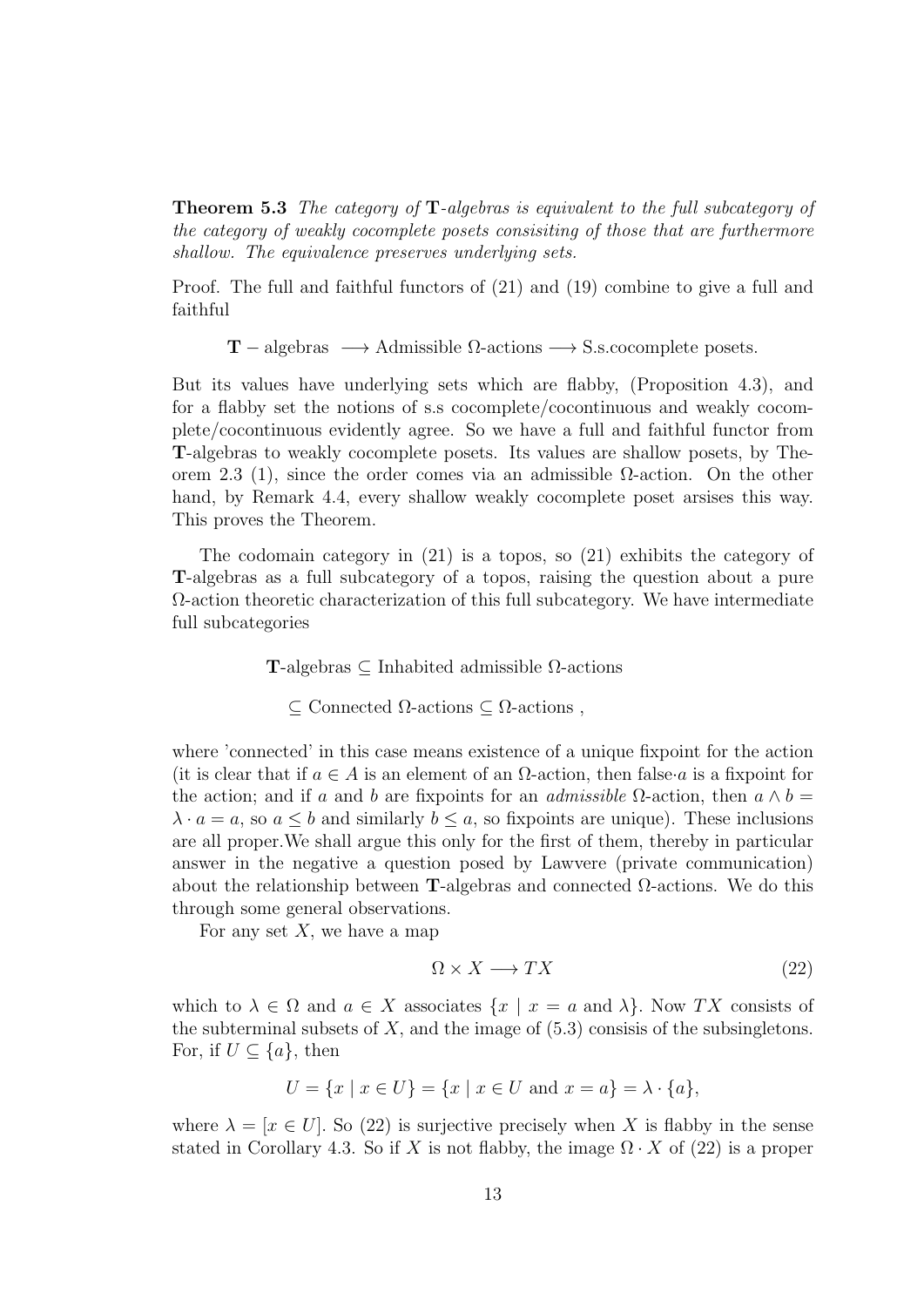sub- $\Omega$ -action of TX (containing X), and it will be admissible since TX is. But, being a proper subset of TX (containing X),  $\Omega \cdot X$  cannot be a sub T-algebra, since  $TX$  is generated as a **T**-algebra by X.

If now X is inhabited, the image  $\Omega \cdot X$  of (22) will be inhabited, and will thus be an inhabited, admissible, and hence connected  $\Omega$ -action, but it will not be a T-algebra, unless X is flabby. So to argue that an inhabited admissible  $\Omega$ -action need not be a T-algebra, one just has to exhibit a topos and an inhabited object X which is not flabby. Even in the Sierpinski topos  $Sets^2$ , it is easy to find such X, say  $X = 1 + \frac{1}{2}$  (where  $\frac{1}{2}$  is the subobject of 1 intermediate between 0 and 1).

# 6 On products of cocomplete posets

The following section provides an application of notions from the theory of weakly cocomplete posets to an understanding of products of cocomplete posets  $\prod_{i} A_i$  $i \in I$  over an index set which is not necessarily decidable.

It is clear that for any well behaved cocompleteness notion (s.s., weak, conditional, or finitely cocomplete,say; or just cocomplete without qualification), a product  $\prod A_i$  of cocomplete posets (with coordinatewise ordering) is again cocomplete, and the projections  $proj_i : \prod A_i \to A_i$  preserve the relevant sup's. Hence they have, in the unqualified case, right adjoints; but they have also left adjoints  $\text{in}_i$  + proj<sub>i</sub>; these left adjoints exist just under the assumption that the  $A_i$ 's are weakly (=subterminal-) cocomplete. For the case where  $I$  is decidable, these left adjoints are well known, and given by

$$
\text{proj}_j \text{in}_i(a) = a \text{ if } i = j
$$
  
=  $\perp_j$  (bottom element of  $A_j$ ) if not,

cf e.g. [JT]  $p.2$  or  $p.3$ .

**Theorem 6.1** Let  $\{A_i \mid i \in I\}$  be a family of weakly cocomplete posets. Then for each i,  $proj_i : \prod A_i \rightarrow A_i$  has a left adjoint in<sub>i</sub> (w.r.to the coordinatewise ordering of the product). If  $proj_j \circ in_i : A_i \to A_j$  is denoted  $\delta_{i,j}$ , we have

$$
\delta_{i,i} = identity \tag{23}
$$

$$
\delta_{j,i}(\delta_{i,j}(a)) = [i = j] \cdot a. \tag{24}
$$

 $\delta_{i,j}$  commutes with the action by  $\Omega$  (25)

(where the action by the monoid  $\Omega = (\Omega, \wedge)$  is constructed as in Section 3).

Proof. The main thing is to construct the  $\delta_{i,j}$ . To this end we reformulate the notion of weakly cocomplete into more diagrammatic terms:  $(A, \leq)$  is weakly cocomplete iff for every *monic*  $u: U \to V$ , the order preserving map hom $(V, A) \to$  $hom(U, A)$  has a left adjoint  $lan_u$ , (and such that furthermore a Beck-Chevalley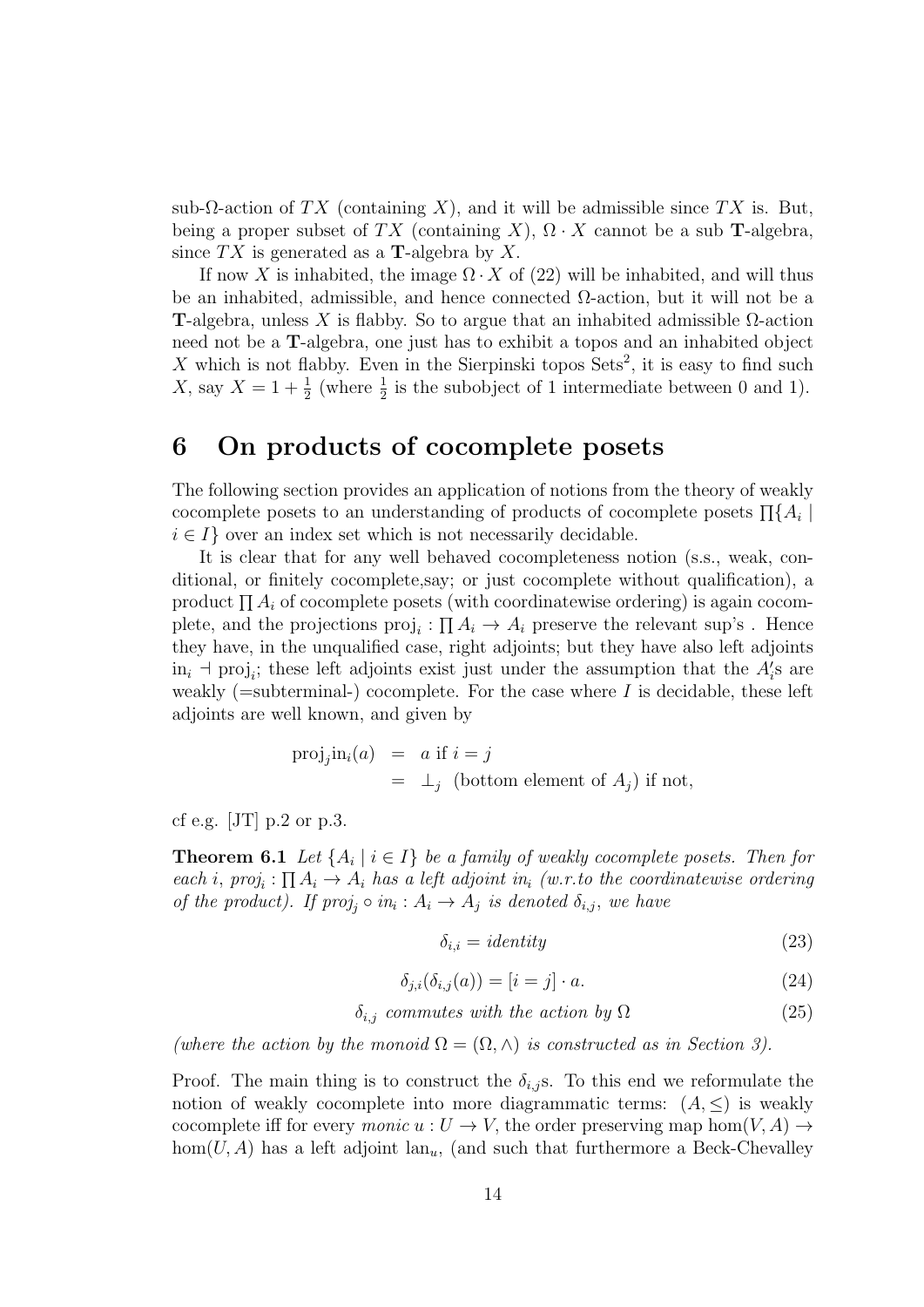condition holds). Now consider the family  $\{A_i \mid i \in A\}$  of weakly cocomplete posets. For  $i, j \in I$ , form the equalizer  $u : U \to 1$  of (the names of ) i and j. For  $a \in A_i$ , we consider the diagram



where  $A$  is the disjoint union of the  $A_i$ 's (more precisely, to give an *I*-indexed family of sets  $A_i$  by definition amounts to give a map  $A \to I$ ). We have  $p \circ a = i$ since  $a \in A_i$ . But then

$$
p \circ a \circ u = i \circ u = j \circ u
$$

so that  $a \circ u$  factors through the inclusion  $A_i \to A$ . We then define

$$
\delta_{i,j}(a) := \operatorname{lan}_u(a \circ u).
$$

If  $i = j$ , u is the identity map, so  $lan_u(a \circ u) = a$ , proving (23). To prove (24), we prove two inequalities. To see

$$
[i = j] \cdot a \le \delta_{j,i}(\delta_{i,j}(a))
$$

is by the adjointness of Theorem 2.3 equivalent to proving

$$
[i = j] \leq [a \leq \delta_{j,i}(\delta_{i,j}(a))].
$$

But if  $i = j$ , we have equality inside the second square bracket, by  $(23)$ , in particular inequality.

To prove the other inequality, we first give a different description of  $\delta_{i,j}(a)$ , namely

$$
\delta_{i,j}(a) = \bigwedge \{ b \in A_j \mid i = j \text{ implies } a \le b \};\tag{26}
$$

for,  $\delta_{i,j}(a)$  itself appears as a b in the intersection, since if  $i = j$ ,  $a \leq \delta_{i,j}(a)$  (since  $a = \delta_{i,i}(a)$ . The other inequality  $\leq$  in (26) follows because for each b satisfying  $i = j \implies a \leq b$ , we have  $a \circ u \leq b \circ u$ , and so, by the adjointness that defines  $\text{lan}_u, \text{lan}_u(a \circ u) \leq b.$ 

So to prove the inequality  $\leq$  in (24), we note that by (26)

$$
\delta_{j,i}(\delta_{i,j}(a)) = \bigwedge \{b \in A_i \mid j = i \text{ implies } \delta_{i,j}(a) \le b\}.
$$

But inside this infimum participates  $b := [i = j] \cdot a$ ; for, if  $j = i$ ,  $\delta_{i,j}(a) = a = [i = j]$  $j \cdot a$ .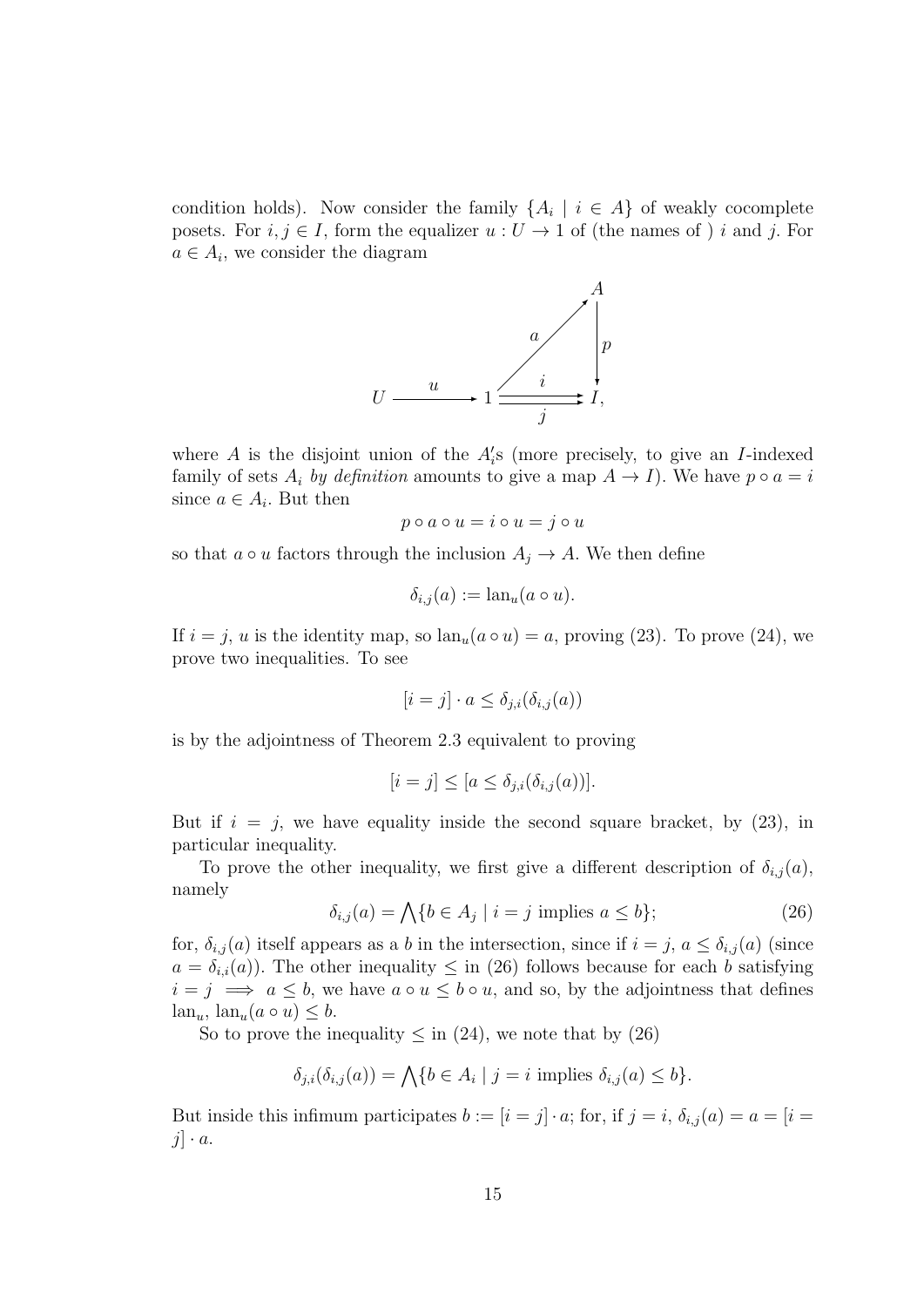Let now  $\text{in}_i : A_i \to \prod A_i$  be given by  $\text{proj}_j \circ \text{in}_i = \delta_{i,j}$ , then (23) provides the front adjunction inequality (an equality, actually), whereas for  $\underline{a} = (a_i)_{i \in I}$  in  $\prod A_i$ , it suffices to prove the back adjunction inequality coordinatewise, i.e. to prove

$$
\text{proj}_j(\text{in}_i(\text{proj}_i(\underline{a}))) \le a_j \ \forall j \in I.
$$

The left hand side here is by (26)

$$
\delta_{i,j}(a_i) = \bigwedge \{ b \in A_j \mid i = j \Rightarrow a_i \le b \},\
$$

and  $a_j$  itself participates in this infimum. This proves the adjointness.

For the last assertion,  $\delta_{i,j}$  commutes with  $\Omega$ -action, since  $\delta_{i,j} = \text{proj}_j \circ \text{in}_i$ , and both  $proj_i$  and  $in_i$  preserves supremum formation over subterminals (in<sub>i</sub> by being a left adjoint), and these suprema provide the  $\Omega$ -action. This proves the Theorem.

**Remark 6.2** Besides the coordinatewise order on  $\prod A_i$ , which is usually not shallow, there is also a shallow, weakly cocomplete order on  $\prod A_i$ , induced by the coordinatewise T-algebra structure. The proj<sub>i</sub> preserve the T-induced order as well, since they are T-homomorphisms. It is not difficult to prove that the  $\text{in}_i$ , constructed as in the proof of the theorem, preserve order, even with the T-induced shallow order on the product. But the back adjunction inequality will not hold in general for the shallow order here.